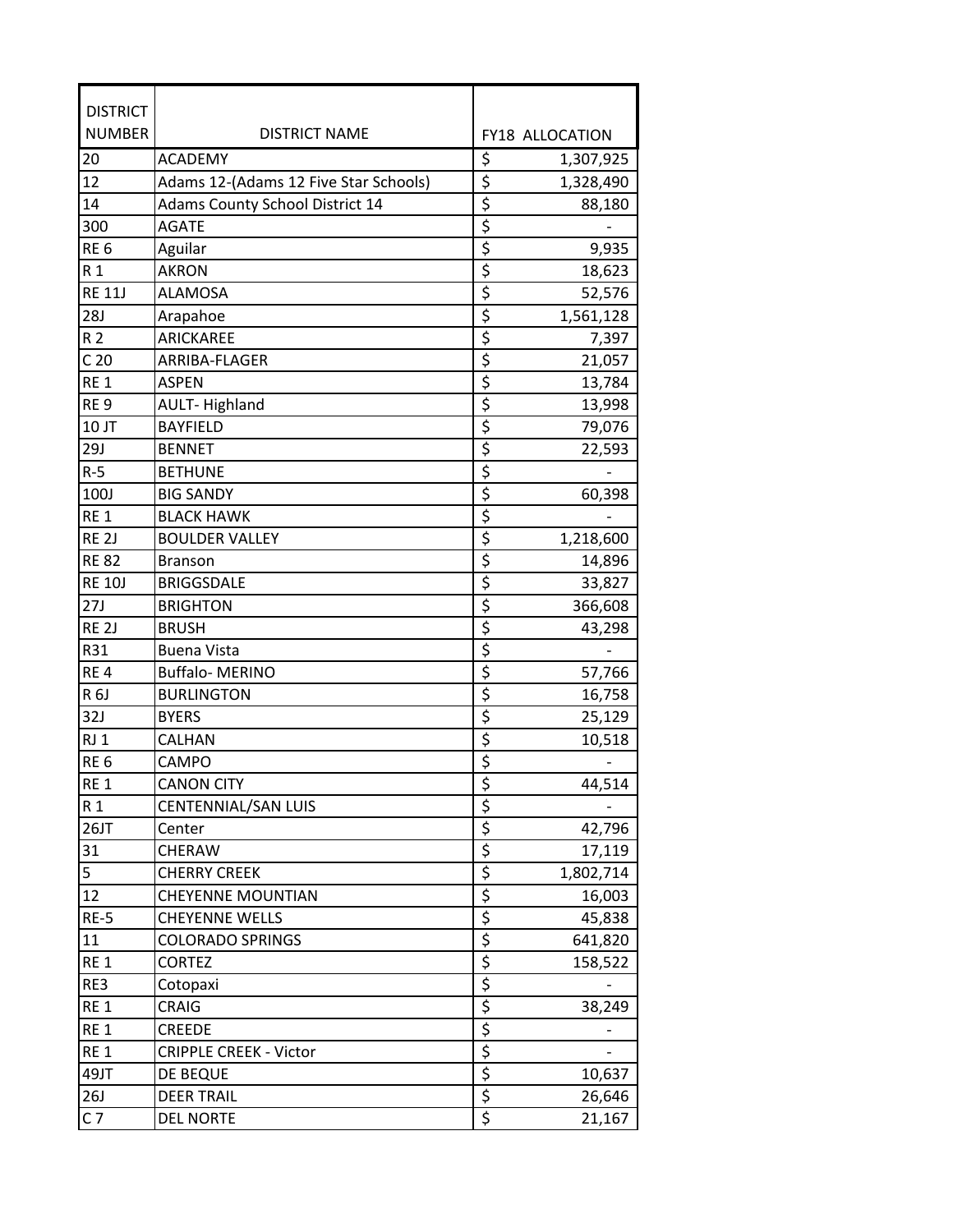| 50 J              | <b>DELTA</b>                  |                  | 72,828    |
|-------------------|-------------------------------|------------------|-----------|
| $\mathbf{1}$      | <b>DENVER</b>                 | $rac{5}{5}$      | 2,377,436 |
| RE <sub>4</sub> A | <b>DOLORES</b>                | $\overline{\xi}$ | 7,765     |
| RE2J              | <b>DOLORES COUNTY</b>         | \$               | 10,193    |
| RE <sub>1</sub>   | Douglas county - CASTLE ROCK  | \$               | 652,546   |
| 9R                | <b>DURANGO</b>                | \$               | 134,925   |
| RE <sub>1</sub>   | <b>EADS</b>                   | $\overline{\xi}$ | 19,076    |
| <b>RE 50J</b>     | <b>EAGLE</b>                  | $\overline{\xi}$ | 70,356    |
| RE <sub>2</sub>   | <b>EATON</b>                  | $\overline{\xi}$ | 88,976    |
| 54JT              | <b>EDISON</b>                 | \$               |           |
|                   | El Pueblo                     |                  |           |
| 200               | <b>ELBERT</b>                 | $\overline{\xi}$ |           |
| C <sub>1</sub>    | <b>ELIZABETH</b>              | $\overline{\xi}$ | 22,616    |
| 22                | <b>ELLICOTT</b>               | \$               | 18,308    |
| $\mathbf{1}$      | <b>ENGLEWOOD</b>              | \$               | 233,912   |
| RE <sub>2</sub>   | <b>FAIR PLAY</b>              | \$               | 1,446     |
| 49                | <b>FALCON</b>                 | \$               | 637,816   |
| RE <sub>2J</sub>  | <b>FLORENCE</b>               | $\overline{\xi}$ | 108,985   |
| RE <sub>8</sub>   | <b>FORT LUPTON</b>            | $rac{5}{5}$      | 77,270    |
| RE <sub>3</sub>   | <b>FORT MORGAN</b>            |                  | 104,879   |
| 8                 | <b>FOUNTAIN</b>               | $\overline{\xi}$ | 34,278    |
| R 4J              | <b>FOWLER</b>                 | $\overline{\xi}$ | 29,341    |
| RE <sub>3</sub>   | <b>FRENCHMAN</b>              | \$               | 15,773    |
| RE <sub>2</sub>   | Garfield RE2 - RIFLE          | \$               | 58,101    |
| C <sub>113</sub>  | GENOA-HUGO                    | \$               | 13,545    |
| RE <sub>1</sub>   | <b>GILCREST</b>               | $\overline{\xi}$ | 65,416    |
| RE <sub>1</sub>   | <b>GRANADA</b>                | \$               |           |
| $\overline{2}$    | <b>GRANBY-East Grand</b>      | \$               | 2,769     |
| 16                | <b>GRAND VALLEY-Parachute</b> | \$               |           |
| 6                 | <b>GREELEY</b>                | $\overline{\xi}$ | 302,197   |
| <b>RE 1J</b>      | <b>GUNNISON</b>               | \$               | 27,017    |
| 28                | HANOVER                       | <u>\$</u>        |           |
| $\overline{2}$    | <b>HARRISON</b>               | $rac{5}{5}$      | 73,451    |
| RE <sub>2J</sub>  | <b>HAXTUN</b>                 |                  | 54,452    |
| RE <sub>1</sub>   | <b>HAYDEN</b>                 | $\overline{\xi}$ | 27,095    |
| R 23              | Hi Plains                     | \$               | 14,147    |
|                   | Hinsdale                      | $\frac{5}{5}$    |           |
| RE <sub>3</sub>   | Hoehne                        |                  | 9,612     |
| RE <sub>3</sub>   | <b>HOLLY</b>                  | $\overline{\xi}$ | 29,846    |
| <b>RE 1J</b>      | <b>HOLYOKE</b>                | \$               | 33,307    |
| RE <sub>1</sub>   | HUERFANO - Walsenberg         | $\overline{\xi}$ | 9,250     |
| RE <sub>1</sub>   | <b>IDAHO SPRINGS</b>          | $rac{5}{5}$      |           |
| RJ3               | <b>IDALIA</b>                 |                  | 23,159    |
| 11 JT             | <b>IGNACIO</b>                | $\overline{\xi}$ | 72,262    |
| R <sub>1</sub>    | Jefferson                     | \$               | 3,443,130 |
| RE <sub>5J</sub>  | <b>JOHNSTOWN</b>              | \$               | 20,337    |
| RE <sub>1</sub>   | Julesburg                     | \$               |           |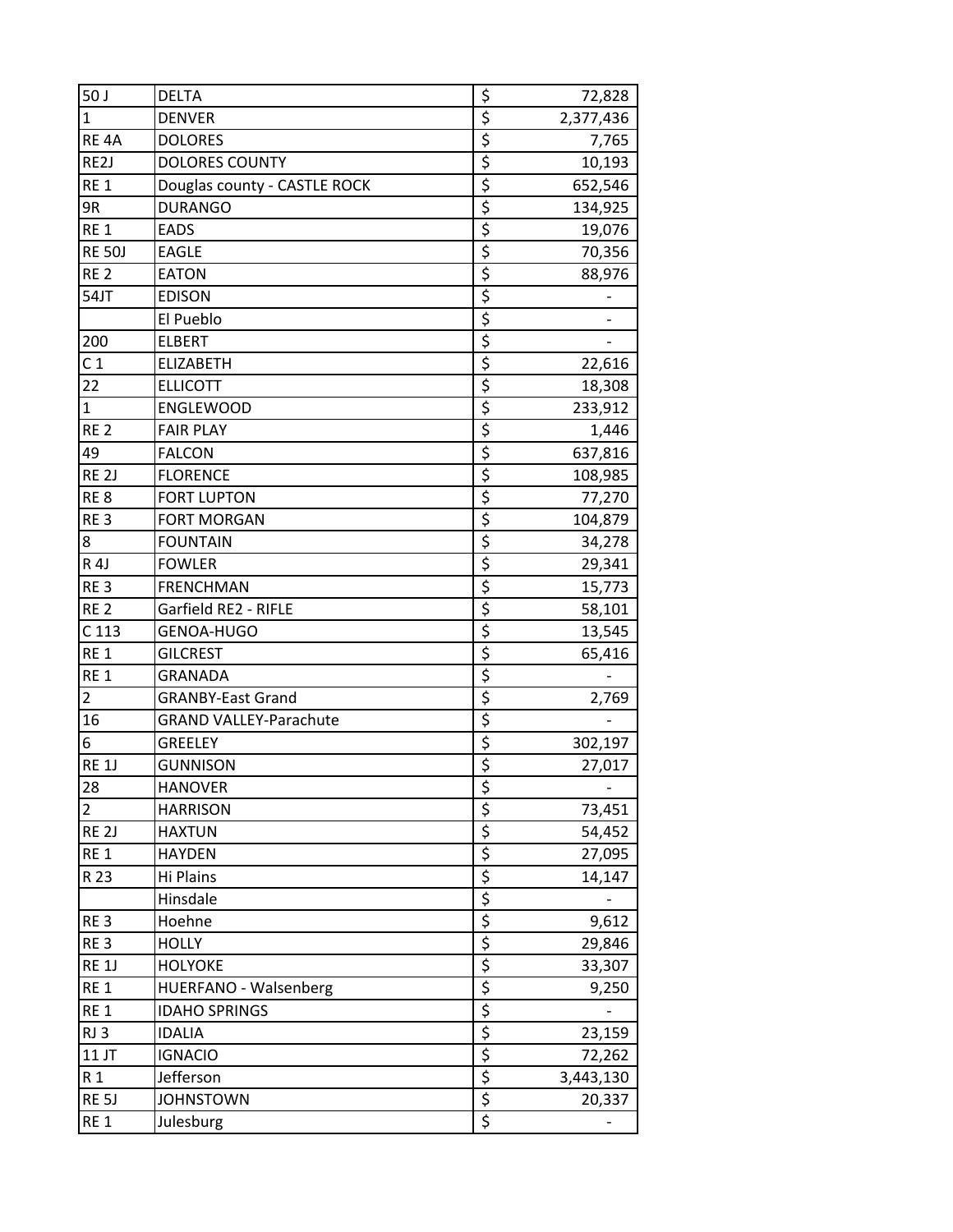| <b>RE 23</b>                    | <b>KARVAL Public Schools</b>         |                                                     | 14,246           |
|---------------------------------|--------------------------------------|-----------------------------------------------------|------------------|
| RE <sub>3</sub>                 | <b>KEENESBURG</b>                    | $\frac{5}{5}$                                       | 30,464           |
| RE <sub>7</sub>                 | <b>KERSEY Platte Valley</b>          | $\overline{\xi}$                                    | 170,575          |
| <b>RE 88</b>                    | <b>KIM</b>                           | \$                                                  | 16,374           |
| C <sub>2</sub>                  | <b>KIOWA</b>                         | \$                                                  |                  |
| R <sub>1</sub>                  | <b>KIT CARSON</b>                    | \$                                                  | 28,390           |
| R <sub>1</sub>                  | LA JUNTA East Otero                  | $\overline{\xi}$                                    | 27,679           |
| RE <sub>2</sub>                 | LA VETA                              | $\overline{\xi}$                                    | 24,911           |
| R <sub>1</sub>                  | Lake County                          | $\overline{\xi}$                                    | 23,855           |
| RE <sub>2</sub>                 | LAMAR                                | \$                                                  | 11,365           |
| RE <sub>1</sub>                 | <b>LAS ANIMAS</b>                    | $\overline{\xi}$                                    | 26,781           |
| 38                              | Lewis-Palmer MONUMENT                | $\overline{\mathsf{S}}$                             | 55,476           |
| RJ4                             | <b>LIBERTY</b>                       | $\overline{\boldsymbol{\varsigma}}$                 | 13,980           |
| RE <sub>4</sub> J               | <b>LIMON Public Schools</b>          | \$                                                  | 58,248           |
| 6                               | LITTLETON                            | $\overline{\boldsymbol{\varsigma}}$                 | 632,027          |
| 101                             | <b>LONE STAR</b>                     | \$                                                  | 39,139           |
| R <sub>2</sub>                  | LOVELAND-Thompson                    | \$                                                  | 456,562          |
| RE <sub>6</sub>                 | <b>MANCOS</b>                        | $\overline{\xi}$                                    |                  |
| 14                              | <b>MANITOU SPRINGS</b>               | $rac{5}{5}$                                         | 33,801           |
| R <sub>3J</sub>                 | MANZANOLA                            |                                                     | 14,161           |
| $\mathbf{1}$                    | <b>MAPLETON</b>                      | $\overline{\xi}$                                    |                  |
| RE <sub>2</sub>                 | MC CLAVE                             | \$                                                  | 33,362           |
| RE <sub>1</sub>                 | <b>MEEKER</b>                        | $\overline{\xi}$                                    | 50,185           |
| 50                              | Mesa County - COLBRAN-Plateau Valley | \$                                                  | 20,282           |
| 51                              | <b>MESA COUNTY VALLEY</b>            | \$                                                  | 1,595,361        |
| 60JT                            | MIAMI-YODER School District JT-60    | \$                                                  | 97,522           |
| $\overline{2}$                  | Moffat                               | \$                                                  |                  |
| $C-8$                           | <b>MONTE VISTA</b>                   | \$                                                  | 24,996           |
| RE <sub>1</sub>                 | <b>MONTROSE</b>                      | \$                                                  | 141,692          |
|                                 | New Legacy Charter                   | $\overline{\xi}$                                    | 26,439           |
| RE <sub>1</sub>                 | North Conejos                        | $\overline{\xi}$                                    | 242,988          |
| R 1                             | North Park- WALDEN                   | <u>\$</u>                                           | 4,825            |
| R <sub>2J</sub>                 | Norwood                              | \$                                                  | 1,069            |
| <b>RE 1J</b>                    | <b>ORDWAY</b>                        | $\overline{\boldsymbol{\zeta}}$                     | 28,147           |
| R <sub>3</sub>                  | <b>OTIS</b>                          | $\overline{\xi}$                                    | 10,012           |
| R <sub>1</sub>                  | OURAY                                | $\overline{\xi}$                                    | 2,032            |
| 50JT                            | PAGOSA SPRINGS                       | $\overline{\xi}$                                    | 18,901           |
| R 3                             | PARK (estes park)                    | $\overline{\boldsymbol{\zeta}}$                     | 20,607           |
| <b>RE-12</b>                    | Pawnee                               | $\overline{\xi}$                                    | 14,039           |
| 23                              | <b>PEYTON</b>                        | \$                                                  | 144,779          |
| RE <sub>2</sub>                 | Plainview                            | $\overline{\xi}$                                    |                  |
| RE <sub>5</sub>                 | Plateau - PEETZ                      | $rac{5}{5}$                                         | 41,749           |
| RE <sub>1</sub>                 | Platte Canyon - BAILEY               |                                                     | 43,072           |
|                                 |                                      |                                                     |                  |
| RE <sub>3</sub>                 | Platte Valley                        | \$                                                  | 17,735           |
| R <sub>1</sub>                  | <b>POUDRE</b>                        | \$                                                  | 1,170,267        |
| <b>RE 11J</b><br>$\overline{2}$ | Prairie<br>Primero-Weston            | $\overline{\xi}$<br>$\overline{\boldsymbol{\zeta}}$ | 23,633<br>28,710 |